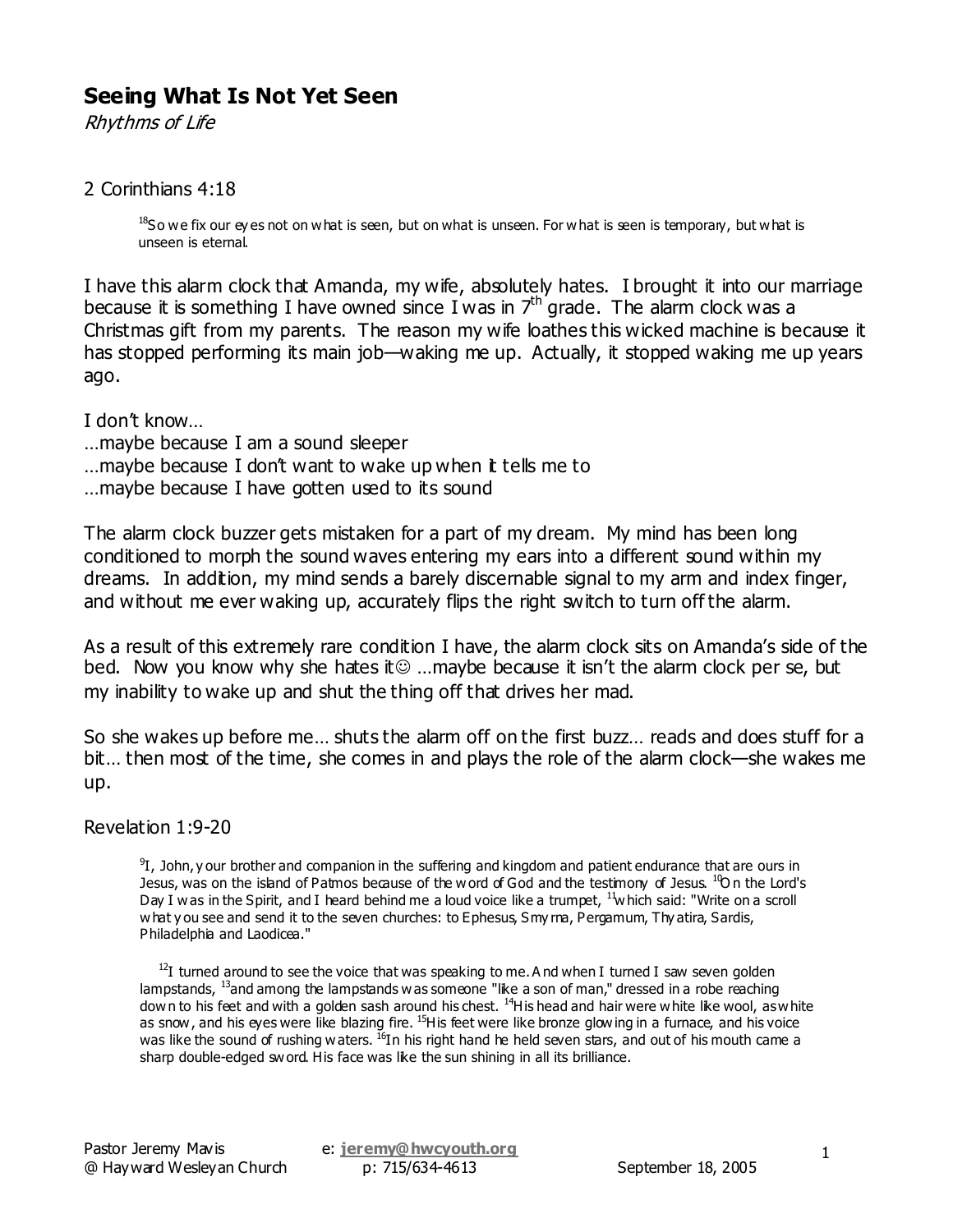$17$ When I saw him, I fell at his feet as though dead. Then he placed his right hand on me and said: "Do not be afraid. I am the First and the Last. <sup>18</sup>I am the Living O ne; I was dead, and behold I am alive for ev er and ever! A nd I hold the key s of death and Hades.

<sup>19</sup>"Write, therefore, what y ou have seen, what is now and what will take place later. <sup>20</sup>The mystery of the sev en stars that y ou saw in my right hand and of the sev en golden lampstands is this: The sev en stars are the angels of the seven churches, and the seven lampstands are the sev en churches.

| Wow! That's pretty incredible!       |
|--------------------------------------|
| Do you believe it? Do you?           |
| You believe it as a metaphor, right? |
| Because you don't actually believe   |
| Jesus had a sharp two-edged sword    |
| coming out of his mouth!             |
| How could he talk?                   |

Do you actually believe he had seven stars in his hand? Do you actually believe that our church is a lampstand? Was Jesus actually on Patmos? He is at the right hand of the Father on high…so was he actually on Patmos or was it more like a dream?

Psychologists say dreams are critical—metaphors that help us work through realities. But dreams are not real…are they?

Of course not… Reality is only known by what you can see, hear, taste, touch, and smell verifiable and empirical data perceived by your 5 senses. People argued that the only things that are real or true are those that can be verified by the scientific method. That is: only hypothesis that can be tested in a controlled environment in space and time are true.

Empiricists, as they are known, only know things through the sensory experiences of this world and not by faith—they take physical evidence very seriously, and words and ideas not at all seriously. It is ironic because empiricism is an idea… only embraced by faith and cannot be "empirically" known. Even though empiricism disproves itself, it has permeated 21<sup>st</sup> century America.

That's why Joe Friday says: "Just the facts, ma'am. Just the facts." As if facts alone have meaning.

We may know more facts than anyone in the world… but none of them have any meaning or truth, for meaning and truth themselves can't be scientifically proven. It can only be revealed.

Revelation 1:1

<sup>1</sup>The revelation of Jesus Christ, which God gave him to show his servants what must soon take place. He made it known by sending his angel to his serv ant John...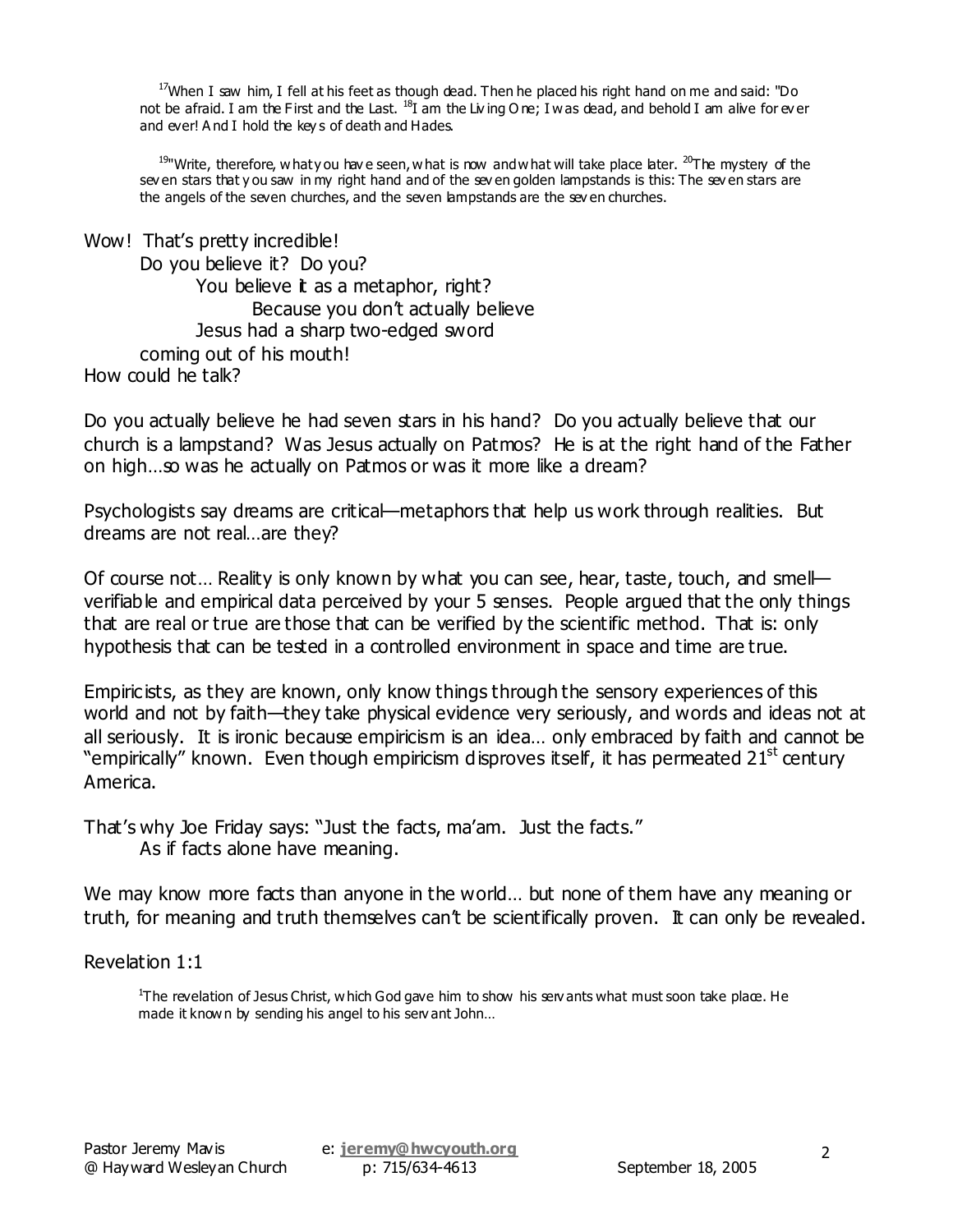The revelation of Jesus Christ.

 The apocalypse of Jesus Christ. The unveiling of Jesus Christ.

Anything really good can't be proven by science anyway. What laboratory has ever discovered goodness? Or justice? Or truth? Or beauty? Or love?

Perhaps our empirical world, our "seen" world, is not the only reality. Perhaps there's more behind the veil.

2 Corinthians 4:18

 $^{18}$ So we fix our ey es not on what is seen, but on what is unseen. For what is seen is temporary, but what is unseen is eternal.

Whenever it is time, Amanda usually wakes me up... if I haven't done so already. My preferred method of waking up isn't a loud buzzing noise signaling the end of dream-world and entrance into reality from my favorite alarm clock…

…rather a soft entrance beside me and a smooth hand on my back…

…I wake up best when Amanda scratches my back.

Have you ever had a dream that you were dreaming, but the dream within your dream was actually a person in the waking world trying to wake you up? What if this entire world is like a dream, and we're in the process of being awakened?

Whenever we are awakened from a dream, the thing that wakes us is a reality that won't fit in our dream. When my wife wakes me, my mind can't fit that reality from the outside waking world into the inner reality of my dream world.

If you wake someone too quickly from a dream, you can kill him from the shock. Did you notice that in Rev. 1:17 John fell as though dead until Jesus touched him and said, "Fear not." The loving thing to do when rousing someone from a dream is to wake them up slowly, whispering, "Sweetheart... you're having a bad dream. Wake up. It's just a bad dream." You do this with your kids, when they are having a bad dream.

To the dreamer in her dream, there is a gradual realization that the whisper in her ear can't be explained by the dream. But for a while it's like the whisper is part of the dream—an incongruent part of the dream.

Are there things in your world that are incongruent? That don't fit? That can't be explained by this world? Paradoxes, mysteries, things you can't comprehend?

Maybe they are real, and this entire, empirical world is the dream. Maybe those things are somebody whispering in your ear, "Sweetheart, wake up."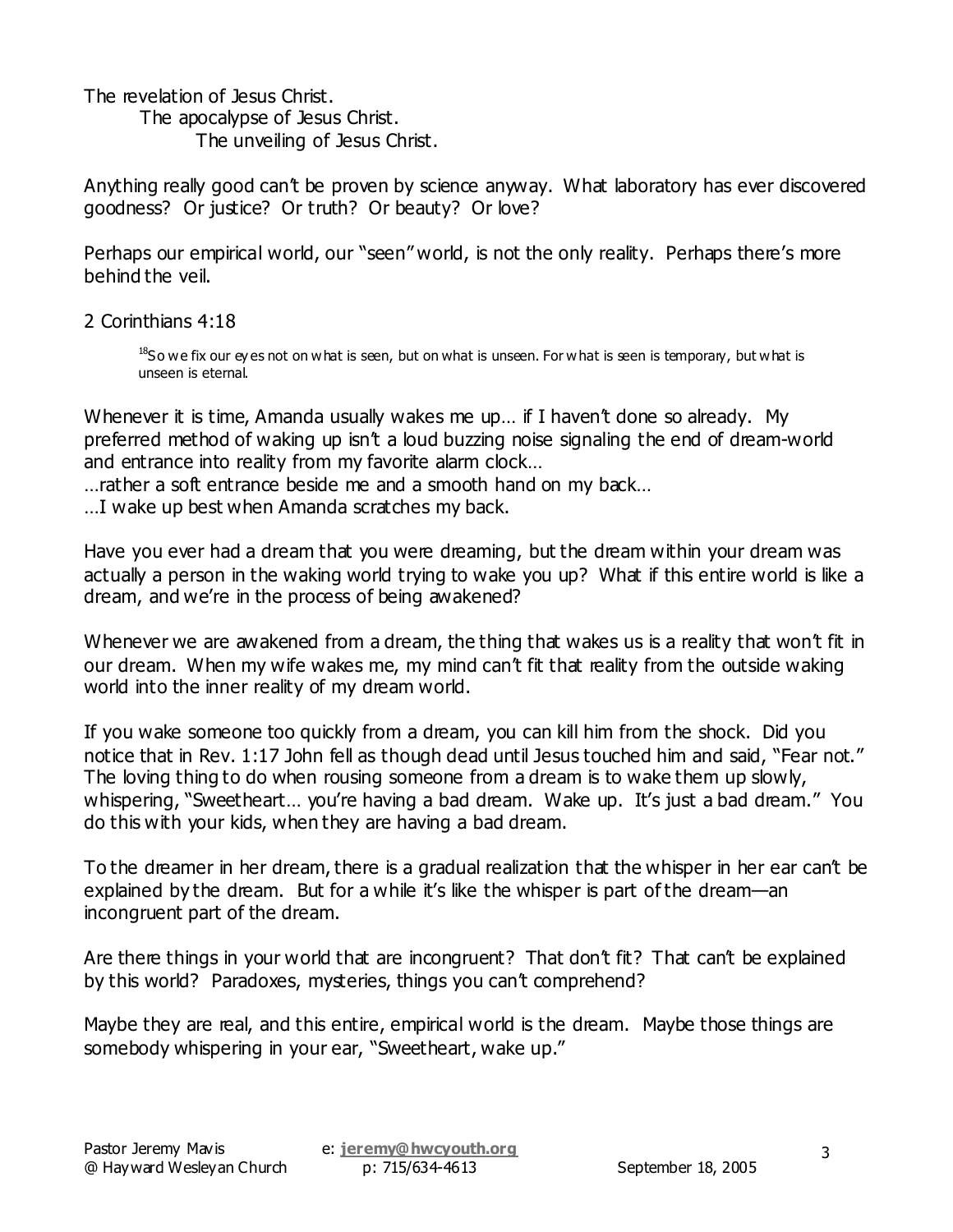### 2 Corinthians 4:18

 $^{18}$ So we fix our ey es not on what is seen, but on what is unseen. For what is seen is temporary, but what is unseen is eternal.

In the days of Elisha the prophet, the king of Aram sent "horses and chariots and a strong force...and surrounded the city at night" where the prophet was staying. The king wanted to kill Elisha.

## 2 Kings 6:15-17

 $15$  When the serv ant of the man of God got up and went out early the next morning, an army with horses and chariots had surrounded the city. "O h, my lord, what shall we do?" the servant asked.

<sup>16</sup> "Don't be afraid," the prophet answered. "Those who are with us are more than those who are with them."

 $17$  And Elisha pray ed, "O LORD, open his eyes so he may see." Then the LORD opened the servant's eyes, and he looked and saw the hills full of horses and chariots of fire all around Elisha.

Elisha's servant saw what was unseen. He saw what was really real.

Maybe Jesus really did appear to John. Maybe Jesus really did have a sharp two-edged sword coming out of his mouth. Maybe our church really is a lampstand, giving forth light. Maybe it's not just a metaphor, and maybe mystery…paradox…wonder… aren't less real than this world, but *more* real than this world.

#### 2 Corinthians 4:18

 $^{18}$ So we fix our ey es not on what is seen, but on what is unseen. For what is seen is temporary, but what is unseen is eternal.

In 1884, Edwin Abbot, a preacher and schoolmaster published a book called *Flatland: A* Romance of Many Dimensions. Flatland takes one on a mind-expanding journey into a different world to give one a new vision of our own. The book describes an entirely two dimensional world called Flatland, whose inhabitants can perceive only two dimensions length & width.

One day, one of them has a revelation, an unveiling… for a few moments he is lifted out of Flatland and experiences three dimensions. He eyes are opened… he sees what is unseen. He returns to Flatland and tries to explain to everyone what he saw:

> "It's not simply a square! It's a cube!" he says. "It's not simply a circle! It's a sphere!"

The other Flatlanders think he's dreaming.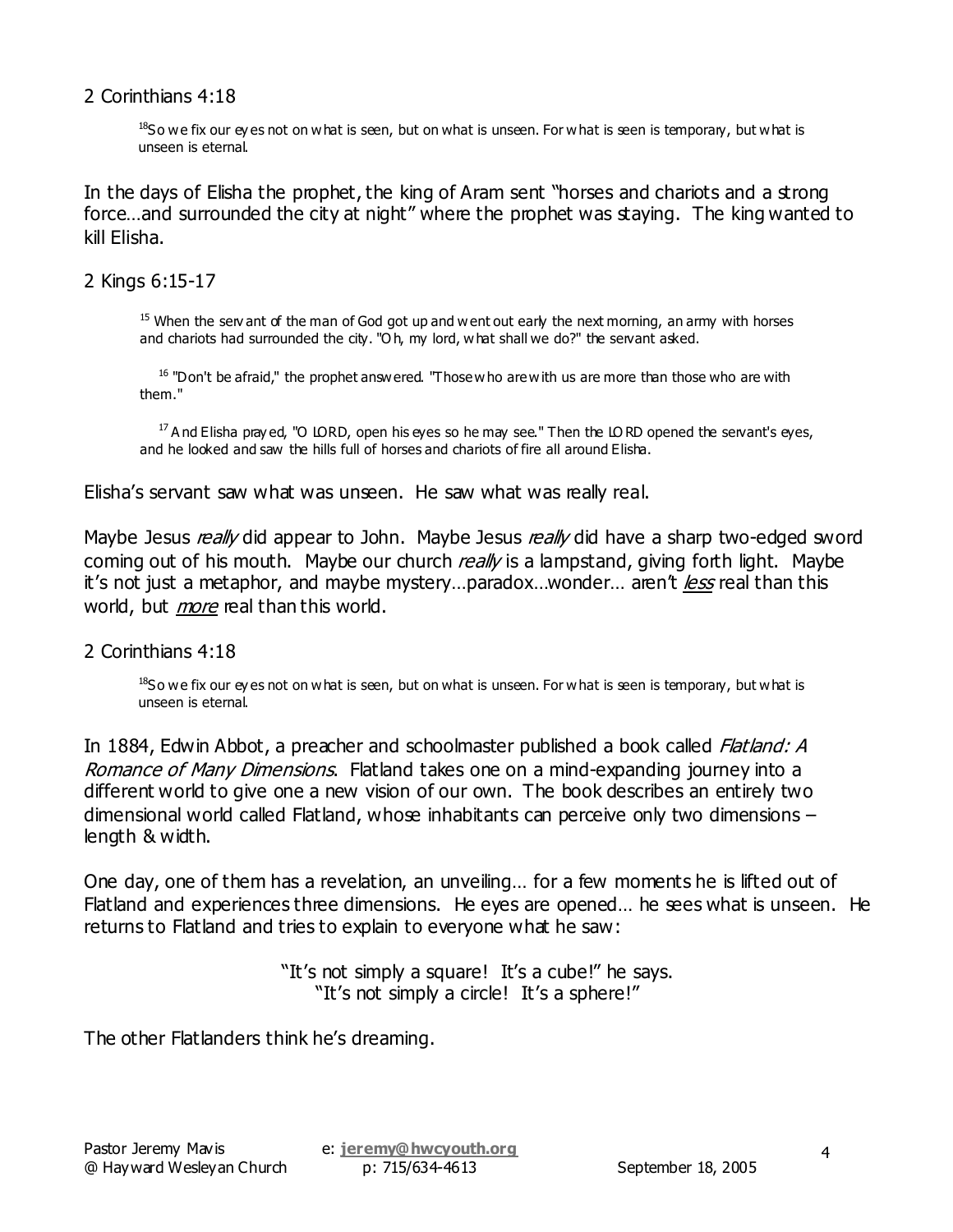The world of three dimensions is called Spaceland which consists of length, width, and height. Our world currently comprehends four dimensions (add time).

And yet Flatlanders can only perceive, only empirically know two dimensions. Their world looks like a piece of paper. If we were Flatlanders, we would use our scientific method and perceive two dimensional realities: squares, circles, and triangles.

But suppose a three dimensional object entered our world and passed through it, like a sphere. What would we see?

A circle. What would we call it? A miracle.

Why?

 Because all at once a point appeared in our world, then grew into a circle, then shrank back into a point, then was gone.

What if three dimensional objects (spheres, cubes, cones) intersected our flat world all the time and stayed? Well, we'd be surrounded by miracles and meaning all the time and not understand it. We would struggle to believe…

We'd say: "Oh that's a square." But the one who received the revelation would say: "That's more than a square. That's a cube!"

We'd say: "Hey that guy over there is reading the BIBLE." But the guy with the revelation would say: "No! The sword of the living Christ is piercing a human heart."

We'd say: "Look—a church." He'd say: "It's a lampstand."

We'd say: "Look—that woman is giving a cup of cold water to a little kid in Jesus' name. What a nice thought." He would say: "Behold, Jesus the Christ is drinking His own love."

We'd say: "Look—men who appear drunk speaking in other languages!" The unveiler would say: "The Spirit is being poured out into open hearts."

We'd say: "Look—a naked, bleeding man on a cross!" God's revelation would say: "Behold the King standing on His throne since before the creation of the world."

We'd say: "Hey look—a baby in a manger." And he would start singing with the angels.

Why? Because his world would be full of miracle and meaning. He couldn't explain paradox, but he could believe it.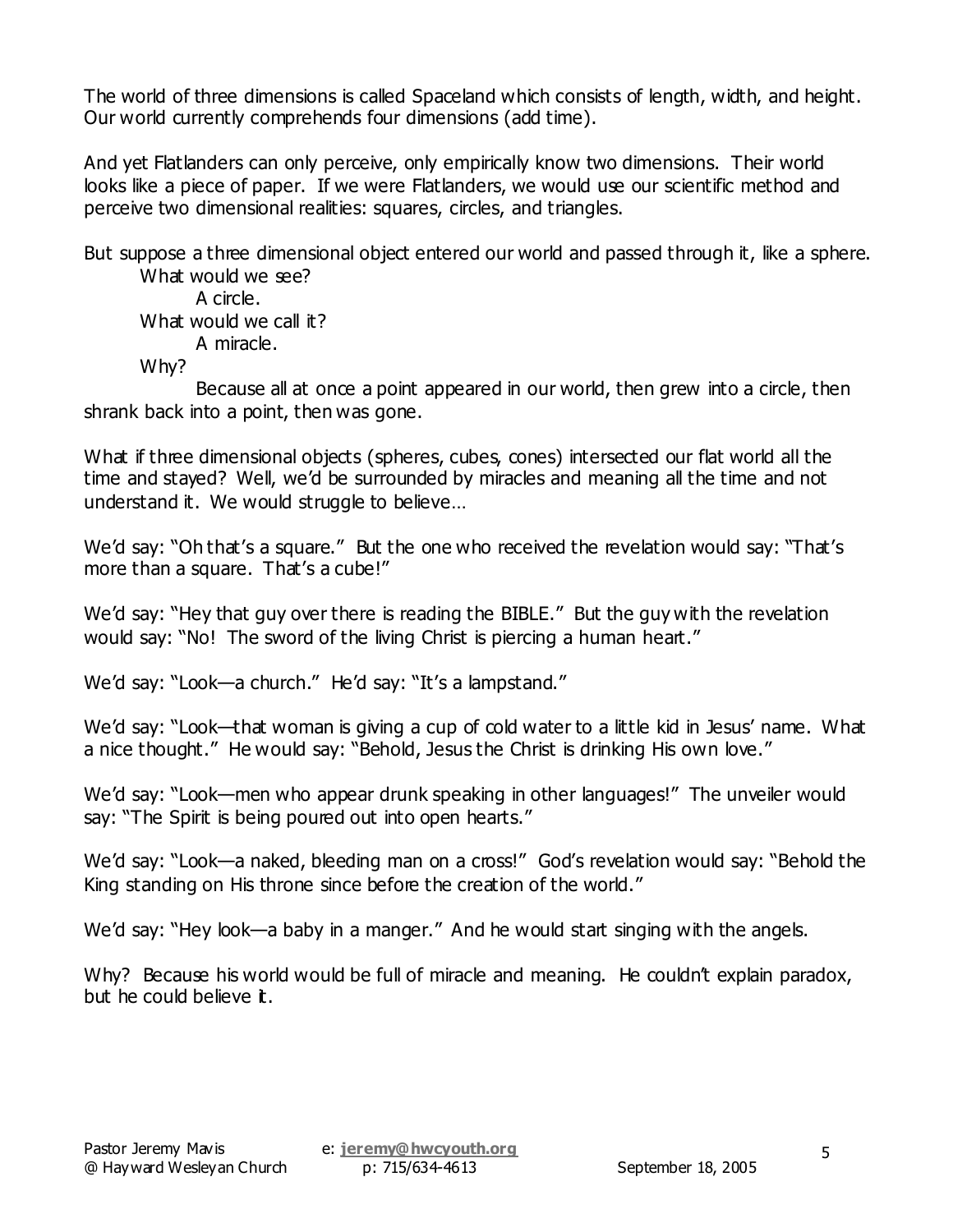What if a three dimensional creature could somehow limit himself and enter Flatland and begin to tell of other dimensions…

…they would think him foolish and confused and utterly paradoxical

…they would say, "Nice metaphor… now get real!"

Well, maybe this three dimensional person has come to our Flatland, gave us a revelation, an unveiling, and we killed him for it.

We'd say: "Look—bread and wine." And the God-man, Jesus—the one who is the revelation says: "Behold, my body broken and my blood shed… a banquet for my household."

When Jesus says, "You are my body, my temple, my people, my bride... it is not a metaphor! It is the truth! If anything is a metaphor it is this world.

Jesus is fully God and fully human?

Impossible!!

…but true.

If I took three fingers and stuck them through Flatland and proclaimed: "Behold: all three circles are one. They are all me. Three yet one. I am Trinity." Flatlanders would say: "Inconceivable!" The guy with the revelation would say: "It's true!"

Would it be a metaphor? No! It would be a truth more real than Flatland.

Now listen closely…

Suppose I were to stick my finger through Flatland. What would they see? A smudgy circle. But its meaning is: Jeremy is at hand!

And suppose time is one of the dimensions of Flatland. Imagine its length across this piece of paper. On the left is AD 30; on the right is 2,000 years later. If I took this piece of paper and held it a millimeter in front of me saying: "Behold Flatland! The kingdom of Jeremy is at hand!" in every place in Flatland that would be true. In every time in Flatland that would be true. And every place I intersected Flatland I would have come to that place in the space and time of Flatland.

Where I intersected Flatland, I would be present at all these points in their space and time. Now let's say I intersected Flatland at every point in their space and time, because Flatland was a two dimensional plane inside of me. Then what could I say to Flatlanders? "Behold, in me you live and move and have your being." And they wouldn't even know it... unless they believed.

In fact, you could say I was a reality in Flatland, that I was present in Flatland wherever people believed… wherever they saw, not with their eyes, because their eyes can only see two dimensions, but with their hearts.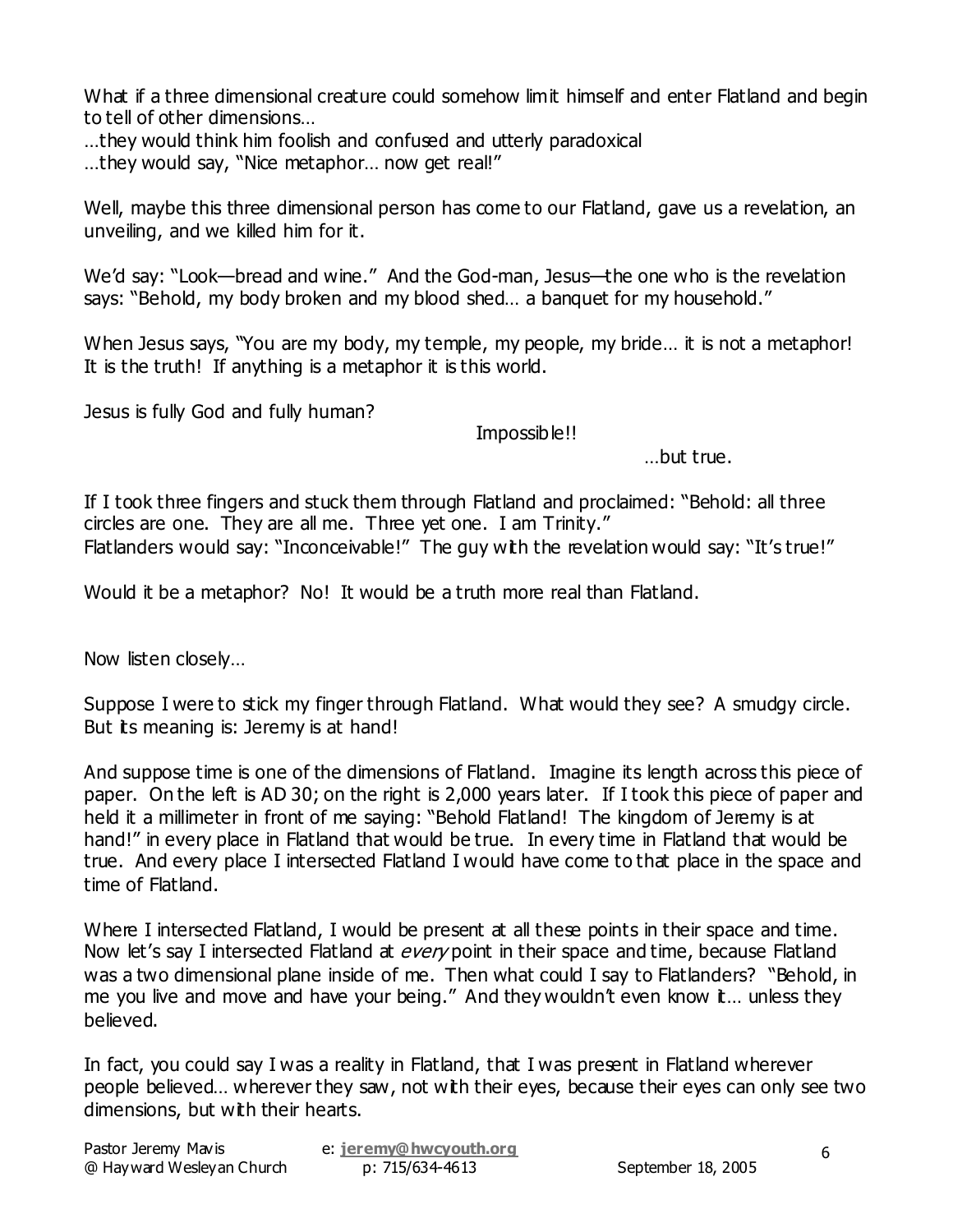In other words, stop taking this world so seriously and believe that Jesus' word is more real than all of this world…

…more solid …more permanent …more real …it abides.

Hebrews 4:12-13

<sup>12</sup>For the word of God is living and active. Sharper than any double-edged sword, it penetrates even to div iding soul and spirit, joints and marrow; it judges the thoughts and attitudes of the heart. <sup>13</sup>Nothing in all creation is hidden from God's sight. Every thing is uncov ered and laid bare before the eyes of him to whom we must give account.

Can you see it? Can you really see it?

#### 2 Corinthians 4:18

<sup>18</sup>So we fix our ey es not on what is seen, but on what is unseen. For what is seen is temporary, but what is unseen is eternal.

#### Do you want to know what to do?

Do you want to know how to live?

1) Receive the revelation of Jesus…

…his body broken and his blood shed for you… for us…

by faith

2) and then love.

Mark 12:29-31

'Hear, [O church], the Lord our God, the Lord is one.  $^{30}$ Lov e the Lord y our God with all your heart and with all y our soul and with all your mind and with all y our strength.<sup>131</sup>The second is this: 'Lovey our neighbor as yourself.' There is no commandment greater than these."

Love like you have never loved before. Love in truth. Love in action.

Not every work is an encounter with the living God. It must be done in Jesus' name… in faith and love.

Matthew 7:22-23

 $21<sup>n</sup>$ Not everyone who say s to me, 'Lord, Lord,' will enter the kingdom of heaven, but only he who does the will of my Father who is in heaven. <sup>2</sup>Many will say to me on that day, 'Lord, Lord, did we not prophesy in your name, and in y our name drive out demons and perform many miracles?' <sup>23</sup>Then I will tell them plainly, 'I nev er knew you. Away from me, you evildoers!'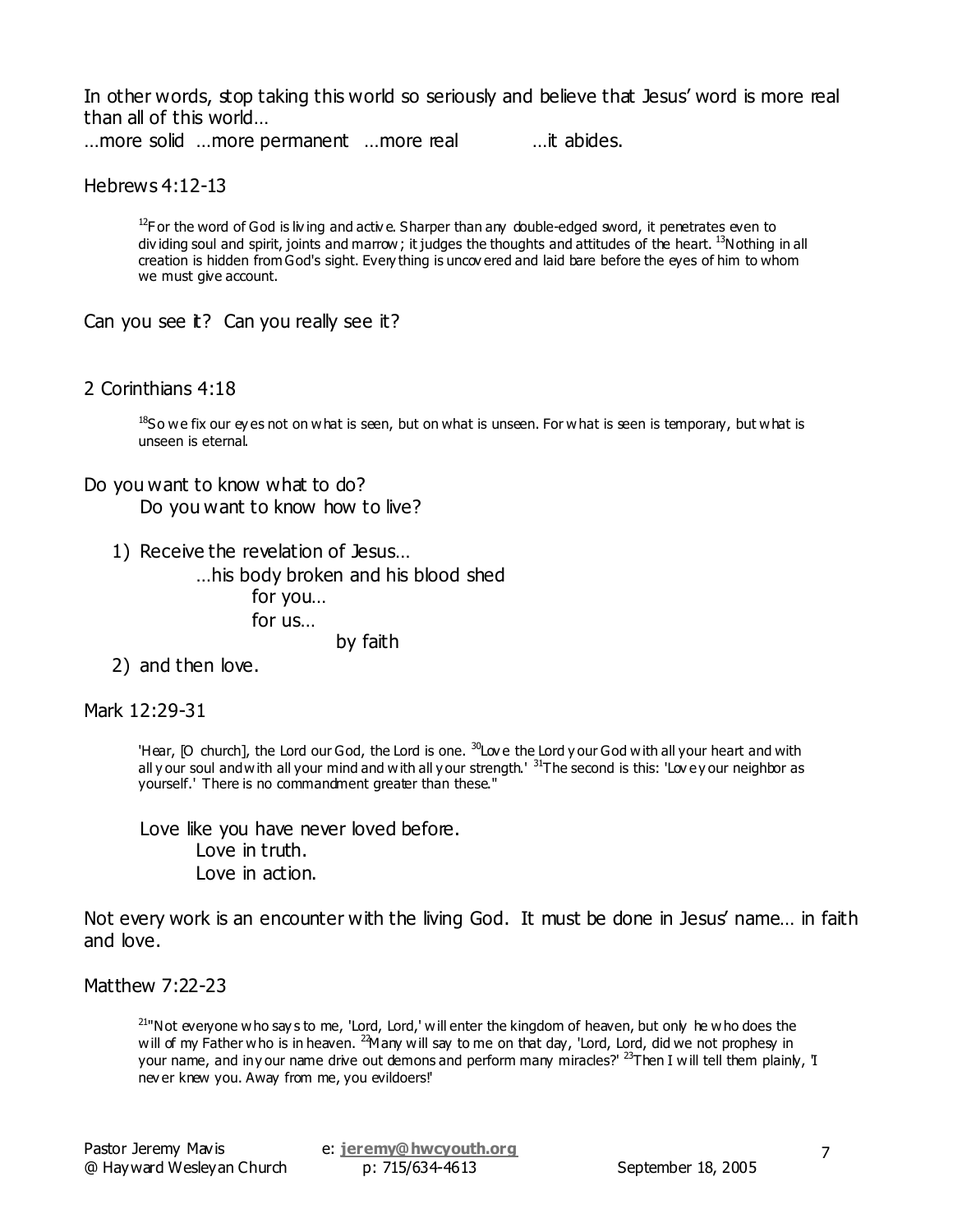You might do all of the two-dimensional works of a Christian and look good to everybody in Flatland, but God would know you never knew Him. Maybe you just went around drawing squares, acting as if you believed in cubes. Not every square in Flatland is really a cube. And there is more to being a Christian than just being square.

Love in the name of Jesus.

Even when you don't understand,

Or someone is making fun of you,

Or that you can't see any light at the end of your tunnel…

Love,

in the name of Jesus,

God…

…and your neighbor.

Two simply stated commands, that can radically change our world if applied… to our world.

This is God's vision for you… …for us. The future he has panned for you… …for us.

God wants us to risk to love Him by faith And to risk to love people in this world even beyond themselves:

- love your enemies
- If someone strikes you on the cheek, turn to him the other
- If someone wants to sue you for your coat, then give it to him
- Give to the needy in secret

YEAH! BUT NONE OF THESE PEOPLE DESERVE IT!!

You know, no one deserves love... …we all deserve death

If anyone deserved anything…

…it was Jesus

But the manifested presence of God was crucified in this world because He was teaching people to live like they were out of this world.